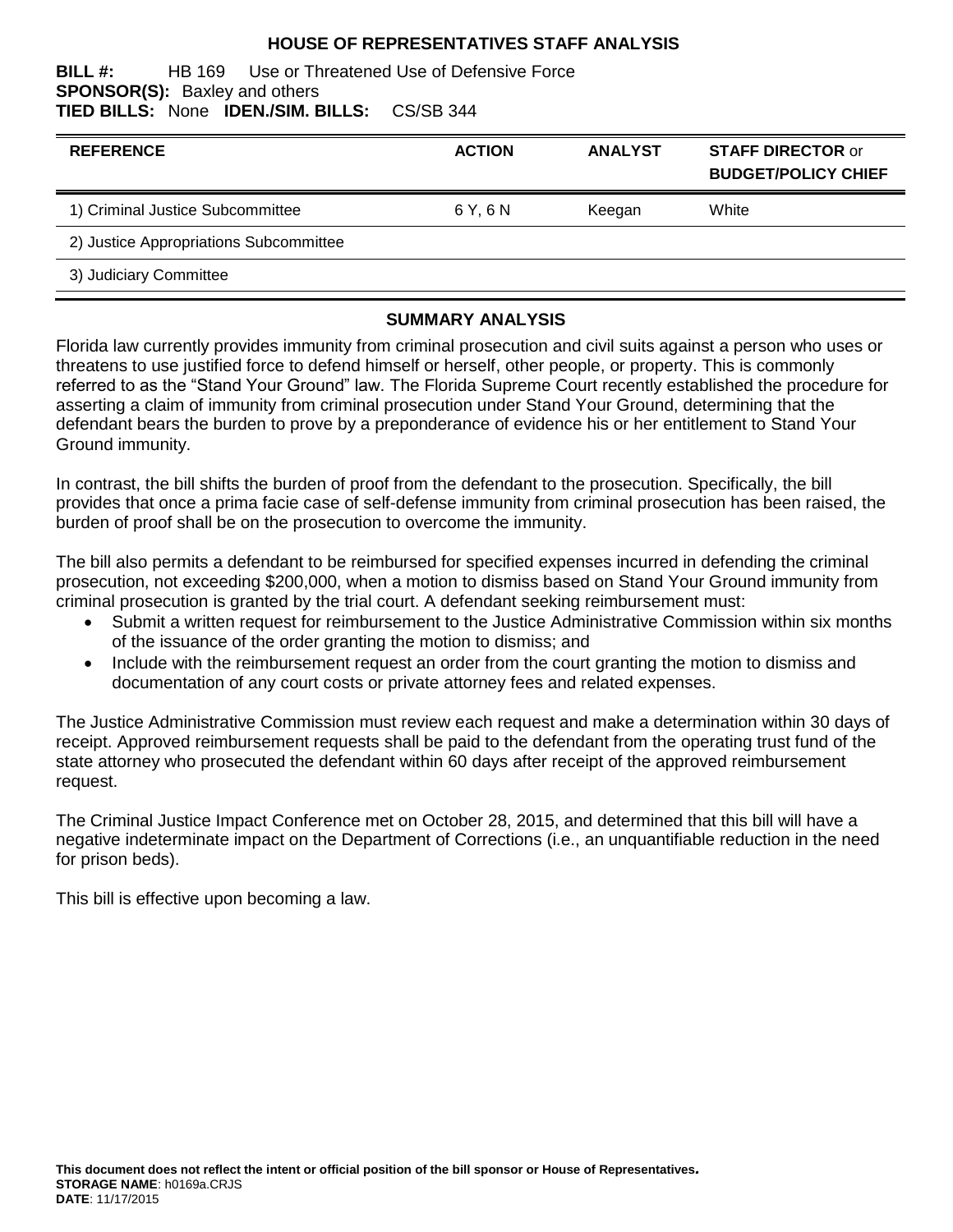## **FULL ANALYSIS**

## **I. SUBSTANTIVE ANALYSIS**

## A. EFFECT OF PROPOSED CHANGES:

## **Stand Your Ground**

#### Florida

 $\overline{\text{Section 776.032}}$ , F.S., provides immunity<sup>1</sup> from criminal prosecution and civil suits against a person who uses or threatens to use justified force to defend himself or herself, other people, or property, pursuant to ss. 776.012, $2$  776.013, or 776.031, F.S. This statute, commonly referred to as the "Stand Your Ground" law, was enacted in 2005. $3$  Since its enactment, Florida courts have examined the available procedures for determining which cases are entitled to Stand Your Ground immunity.<sup>4</sup>

The Florida Supreme Court recently established the procedure for asserting a claim of immunity from criminal prosecution under Stand Your Ground.<sup>5</sup> A majority of the Court determined that the defendant bears the burden of proof, by a preponderance of the evidence, $6$  to demonstrate that he or she is entitled to immunity at a pretrial evidentiary hearing.<sup>7</sup> Should the trial court rule against the defendant at the hearing, the case will proceed to trial, where the prosecutor bears the burden to prove beyond a reasonable doubt that the defendant is quilty of the crime with which he or she was charged. $\delta$ 

In reaching this conclusion, the Court reasoned that this procedure was appropriate because: Stand Your Ground immunity is not blanket immunity from prosecution, but rather, only intended for those who use justified force; no court in the country has required the prosecution to disprove beyond a reasonable doubt that the use of force by a defendant was justified; placing the burden of proof on the defendant is consistent with how other types of motions to dismiss are handled; and placing the burden on the state to prove beyond a reasonable doubt that a defendant is not entitled to immunity requires the state to establish the same degree of proof twice, which "would essentially result in two full-blown trials: one before the trial judge and then another before the jury."<sup>9</sup>

#### Other States

 $\overline{a}$ 

A number of other states have Stand Your Ground or similar self-defense statutes in place,<sup>10</sup> and some of these states provide an individual with immunity from criminal prosecution when the individual lawfully uses force pursuant to an applicable self-defense statute.<sup>11</sup> These states vary somewhat in the procedural processes that are used to determine when a case is entitled to immunity under a selfdefense statute. For example, Colorado,<sup>12</sup> Georgia,<sup>13</sup> and South Carolina<sup>14</sup> all require that a defendant

<sup>9</sup> *Bretherick*, 170 So. 3d at 775-77.

**STORAGE NAME**: h0169a.CRJS **PAGE: 2 DATE**: 11/17/2015

<sup>&</sup>lt;sup>1</sup> *Peterson v. State*, 983 So. 2d 27, 29 (Fla. 1st DCA 2008) (noting that this statute was clearly worded to create a true immunity rather than a mere affirmative defense).

 $2$  During the 2014 Legislative Session, CS/CS/HB 89 was passed and signed into law, creating a requirement that an individual invoking Stand Your Ground immunity must not have been engaged in criminal activity and was in a place where he or she had a right to be at the time he or she used or threatened to use deadly force. Chapter 2014-195, Laws of Fla.

<sup>3</sup> 2005 SB 436, Ch. 2005-27, Laws of Fla.

<sup>4</sup> *See e.g., Dennis v. State*, 51 So. 3d 456 (Fla. 2010); *Peterson*, 983 So. 2d at 27.

<sup>5</sup> *Bretherick v. State*, 170 So. 3d 766 (Fla. 2015).

 $6$  A "preponderance of the evidence" is a requirement that more than 50% of the evidence points to something. CORNELL UNIVERSITY LAW SCHOOL, *Preponderance of the Evidence*, https://www.law.cornell.edu/wex/preponderance\_of\_the\_evidence (last visited Nov. 10, 2015).

<sup>7</sup> *Bretherick*, 170 So. 3d at 768.

<sup>8</sup> *Peterson*, 983 So. 2d at 28.

<sup>10</sup> *See e.g.*, ALA. CODE §13A-3-23 (Alabama); COLO. REV. STAT. §18-1-704.5 (Colorado); GA. CODE ANN. §16-3-24.2 (Georgia); KAN. STAT. ANN. §21-5231 (Kansas); KY. REV. STAT. ANN. §503.085 (Kentucky); LA. REV. STAT. ANN. §14:19 (Louisiana); MICH. COMP. LAWS ANN. §780.972 (Michigan); MONT. CODE ANN. §45-3-110 (Montana); N.H. REV. STAT. ANN. §627:7 (New Hampshire); N.C. GEN. STAT. §14-51.3 (North Carolina); S.C. CODE ANN. §16-11-440 and 450 (South Carolina).

<sup>11</sup> *See e.g.*, ALA. CODE §13A-3-23 (Alabama); COLO. REV. STAT. §18-1-704.5 (Colorado); GA. CODE ANN. §16-3-24.2 (Georgia); KAN. STAT. ANN. §21-5231 (Kansas); KY. REV. STAT. ANN. §503.085 (Kentucky); S.C. CODE ANN. §16-11-440 and 450 (South Carolina).

<sup>12</sup> *State v. Guenther*, 740 P. 2d 972 (Colo. 1987).

<sup>13</sup> *Bunn v. State*, 667 S.E. 2d 605 (Ga. 2008).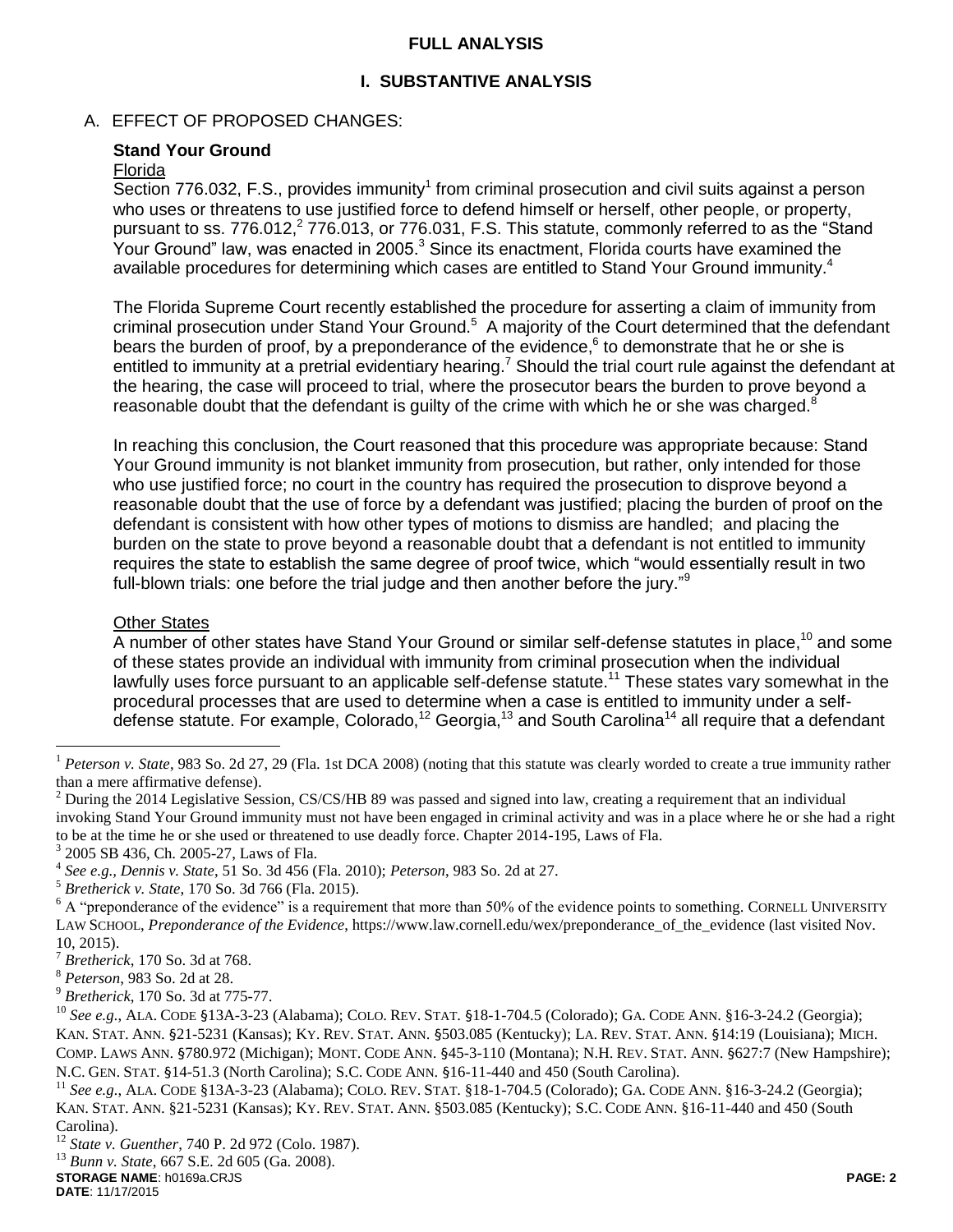asserting a right to immunity make a motion to the trial court and prove the necessary facts by a preponderance of the evidence at an evidentiary pretrial hearing. The courts in these three states all agreed that immunity is a more powerful right than any affirmative defense, and in order to be entitled to such a right, the defendant must bear the evidentiary burden at the pretrial hearing.<sup>15</sup>

Litigation in Kansas and Kentucky has resulted in procedures that differ from those used in Colorado, Georgia, and South Carolina. The Kentucky high court determined that the defendant is entitled to a pretrial evidentiary hearing when asserting a right to immunity;<sup>16</sup> however, the prosecution is only required to establish probable cause that the defendant was not entitled to immunity at such evidentiary hearing.<sup>17</sup> Should the prosecution meet the probable cause standard,<sup>18</sup> immunity is denied and the defendant is forced to stand trial.<sup>19</sup> Unlike Kentucky, Kansas declined to address a defendant's entitlement to a pretrial hearing,<sup>20</sup> but concluded that the prosecutor needed only to meet the probable cause standard already in use in Kentucky.<sup>21</sup> The Kansas Supreme Court relied partially on the language of the Kansas immunity statute<sup>22</sup> in coming to its decision, specifically noting that the language in the Kansas statute was distinct from the language used in Florida's immunity statute.<sup>23</sup>

## **Criminal Defenses in Florida**

#### Motions to Dismiss

Most defenses may be raised prior to trial; however, some defenses must be raised prior to trial in order to be heard. The Florida Rules of Criminal Procedure provide the appropriate process for raising defenses prior to trial. Motions to dismiss usually must be made at or before arraignment.

Except for objections based on fundamental grounds, every ground for a motion to dismiss that is not presented by a motion to dismiss within the time hereinabove provided shall be considered waived. However, the court may at any time entertain a motion to dismiss on any of the following grounds:

(1) The defendant is charged with an offense for which the defendant has been pardoned.

(2) The defendant is charged with an offense for which the defendant previously has been placed in jeopardy.

(3) The defendant is charged with an offense for which the defendant previously has been granted immunity.

(4) There are no material disputed facts and the undisputed facts do not establish a prima facie case of quilt against the defendant. $24$ 

Where a defendant files a motion to dismiss under Fla. R. Crim. P. 3.190(c)(4), and the State's sworn traverse<sup>25</sup> denies the material facts alleged in the motion to dismiss, an automatic denial of the motion to dismiss must follow.<sup>26</sup> This procedure exists because  $(c)(4)$  motions are meant to be granted only when there are no disputed material facts, and the motion addresses legal issues that are inappropriate for a jury to decide. $27$ 

 $\overline{a}$ 

**STORAGE NAME**: h0169a.CRJS **PAGE: 3 DATE**: 11/17/2015

<sup>14</sup> *State v. Duncan*, 709 S.E. 2d 662, 665 (S.C. 2011).

<sup>15</sup> *See Bunn*, 284 667 S.E. 2d at 608; *Duncan*, 709 S.E. 2d at 665; *Guenther*, 740 P. 2d at 980.

<sup>16</sup> *Rodgers v. Commonwealth*, 285 S.W. 3d 740, 755 (Ky. 2009)

<sup>17</sup> *Id.*

<sup>&</sup>lt;sup>18</sup> Probable cause for an arrest exists when the nature of the circumstances would lead a reasonable person to believe that the suspect is, was, or will be involved in committing a crime. *Terry v. Ohio*, 392 U.S. 1 (1968). Note that probable cause is the constitutionally mandated minimum evidentiary standard to arrest someone for any criminal offense. *Id.* <sup>19</sup> B ideas 2.25 S W 2.4 at 755

<sup>19</sup> *Rodgers*, 285 S.W. 3d at 755.

<sup>20</sup> *State v. Ultreras*, 295 P. 3d 1020 (Kan. 2013).

<sup>21</sup> *Id.* at 1030-32.

<sup>&</sup>lt;sup>22</sup> The Kansas immunity statute provides that a "prosecutor may commence a criminal prosecution upon a determination of probable cause." KAN. STAT. ANN. §21-3219(c).

<sup>23</sup> *Ultreras*, 295 P. 3d at 1030-31.

<sup>24</sup> FLA. R. CRIM. P. 3.190(c).

<sup>&</sup>lt;sup>25</sup> A traverse is a pleading filed with the court by the prosecutor to deny the defendant's allegations. FLA. R. CRIM. P. 3.190(d).

<sup>26</sup> *State v. Miller*, 159 So. 3d 184 (Fla. 5th DCA 2015).

<sup>27</sup> *Bretherick*, 170 So. 3d at 776.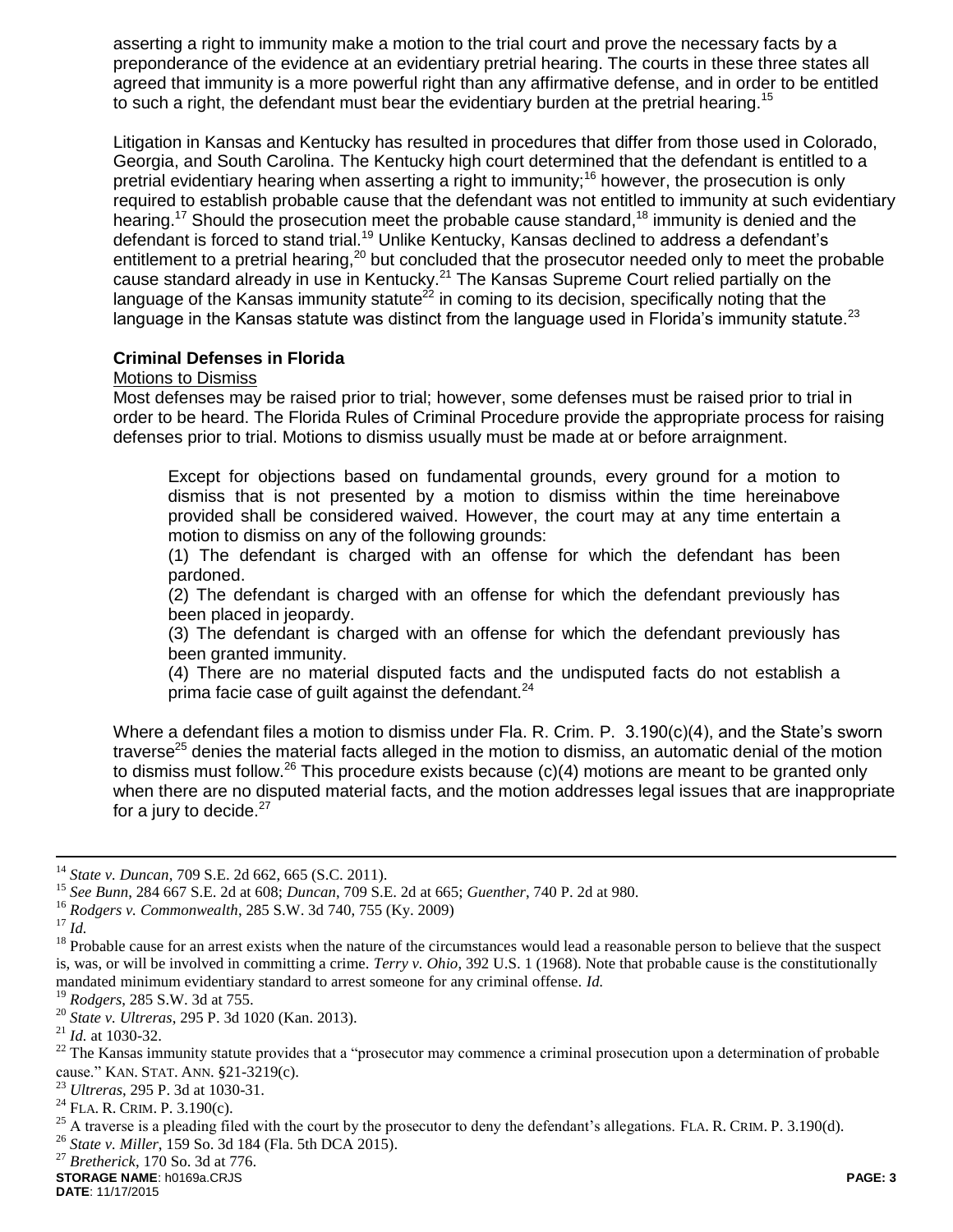The standard for the burden of proof at a motion to dismiss hearing varies depending on the motion that is filed. The defendant always carries the burden of proof for motions to dismiss based on double jeopardy or immunity grounds. Motions to dismiss an indictment for a violation of double jeopardy<sup>28</sup> require the defendant to prove by "convincing competent evidence" that double jeopardy has attached to the issue the defendant seeks to foreclose.<sup>29</sup> Similarly, when filing a motion to dismiss on immunity grounds, $30$  the defendant has the burden of raising the immunity defense and "bringing forth sufficient facts to show her entitlement to it."<sup>31</sup> The Florida Supreme Court refers to this burden as a requirement that the defendant make an "affirmative showing" that immunity applies.<sup>32</sup>

A motion to dismiss for a violation of the statute of limitations differs from double jeopardy and immunity motions because the State has the burden of proving that the prosecution isn't barred by the statute of limitations.<sup>33</sup> Florida courts have not specifically defined the standard for the State's burden.<sup>34</sup> However, the Florida Supreme Court has held that a statute of limitations is to be construed liberally in favor of the defendant.<sup>35</sup>

## Affirmative Defenses

 $\overline{a}$ 

Affirmative defenses are raised at trial and should not be resolved by a judgment of acquittal if there are any facts in dispute. Where facts are in dispute, the question of the affirmative defense should be submitted to the jury.<sup>36</sup> It is normally permissible for statutes to regulate the procedures for producing evidence and allocating the burden of persuasion for arguing affirmative defenses.<sup>37</sup> However, if a statute shifts the burden of persuasion to the defendant but does not create a true affirmative defense, $38$  the statute is invalid as a violation of due process.  $39$ 

A number of affirmative defenses simply require the defendant to establish a prima facie case for his or her defense at trial, and the burden then shifts to the prosecutor to rebut it.<sup>40</sup> For example, the affirmative defenses of insanity,<sup>41</sup> involuntary intoxication,<sup>42</sup> and justifiable use of force<sup>43</sup> require the

<sup>34</sup> The Florida Supreme Court acknowledges the State's burden in *King*, 282 So. 2d at 162, without defining the standard for the burden. The Second, Third, Fourth, and Fifth District Court likewise acknowledge the State's burden. *Neal v. State*, 697 So. 2d 903 (Fla. 2d DCA 1997); *Bonel v. State*, 651 So. 2d 774, 776 (Fla. 3d DCA 1995); *Soto v. State*, 982 So. 2d 1290 (Fla. 4th DCA 2008); *Wright v. State*, 600 So. 2d 1248 (Fla. 5th DCA 1992).

<sup>35</sup> *Mead v. State*, 101 So. 2d 373 (Fla. 1958); *Mitchell v. State*, 25 So. 2d 73, 123 (Fla. 1946).

<sup>36</sup> *Turner v. State*, 29 So. 3d 361, 364 (Fla. 4th DCA 2010); *Dias v. State*, 812 So. 2d 487 (Fla. 4th DCA 2002) (*citing to Scholl v. State*, 115 So. 43, 44 (1927); *Reimel v. State*, 532 So. 2d 16, 18 (Fla. 5th DCA 1988); and *Payton v. State*, 200 So. 2d 255 (Fla. 3d DCA 1967).

<sup>37</sup> *Herrera v. State*, 594 So. 2d 275 (Fla. 1992).

<sup>38</sup> "An 'affirmative defense' is any defense that assumes the complaint or charges to be correct but raises other facts that, if true, would establish a valid excuse or justification or a right to engage in the conduct in question. An affirmative defense does not concern itself with the elements of the offense at all; it concedes them. In effect, an affirmative defense says, 'Yes, I did it, but I had a good reason.'" Cohen, 568 So. 2d at 51-52.

<sup>39</sup> *State v. Cohen*, 568 So. 2d 49 (Fla. 1990).

<sup>40</sup> The defense of alibi, which is not an affirmative defense, follows this same procedure. Once the defendant has presented enough evidence to create a reasonable doubt as to his guilt, the burden then shifts to the State to prove the defendant's guilt beyond a reasonable doubt. *Flowers v. State*, 12 So. 2d 772 (1943); *Dixon v. State*, 227 So. 2d 740 (Fla. 4th DCA 1969). Court rule requires the defendant to provide written notice of alibi defense ten or more days before trial, upon written demand by the prosecuting attorney. FLA. R. CRIM. P. 3.200.

<sup>42</sup> *Sluyter v. State*, 941 So. 2d 1178 (Fla. 2d DCA 2006) (*citing to Milburn v. State*, 742 So. 2d 362 (Fla. 2d DCA 1999).

<sup>43</sup> *Murray v. State*, 937 So. 2d 277, 279 (Fla. 4th DCA 2006); *Falwell v. State*, 88 So. 3d 970 (Fla. 5th DCA 2012); FLA. STD. CRIM. JURY INST. 3.6(g).

<sup>&</sup>lt;sup>28</sup> These motions should be filed pursuant to Fla. R. Crim. P.  $3.190(c)(2)$ .

<sup>29</sup> *Davis v. State*, 645 So. 2d 66, 67 (Fla. 1994); *State v. Short*, 513 So. 2d 679 (Fla. 2d DCA 1987); *U.S. v. Hogue*, 812 F. 2d 1568, 1578 (11th Cir. 1987).

 $30$  These motions should be filed pursuant to Fla. R. Crim. P. 3.190(c)(3).

<sup>31</sup> *State ex rel. Bateman v. O'Toole*, 203 So. 2d 527, 528 (Fla. 4th DCA 1967).

<sup>32</sup> *State ex rel. Marcus v. Pearson*, 68 So. 2d 400 (Fla. 1953).

<sup>33</sup> *State v. King*, 282 So. 2d 162 (Fla.1973); *Walker v. State*, 543 So. 2d 353 (Fla. 5th DCA 1989); *State v. Shamy*, 759 So. 2d 728 (Fla. 4th DCA 2000).

<sup>41</sup> *Matevia v. State*, 564 So. 2d 585 (Fla. 2d DCA 1990) (*quoting Yohn v. State*, 476 So. 2d 123, 126 (Fla. 1985); *see Hall v. State*, 568 So. 2d 882, 884 (Fla. 1990).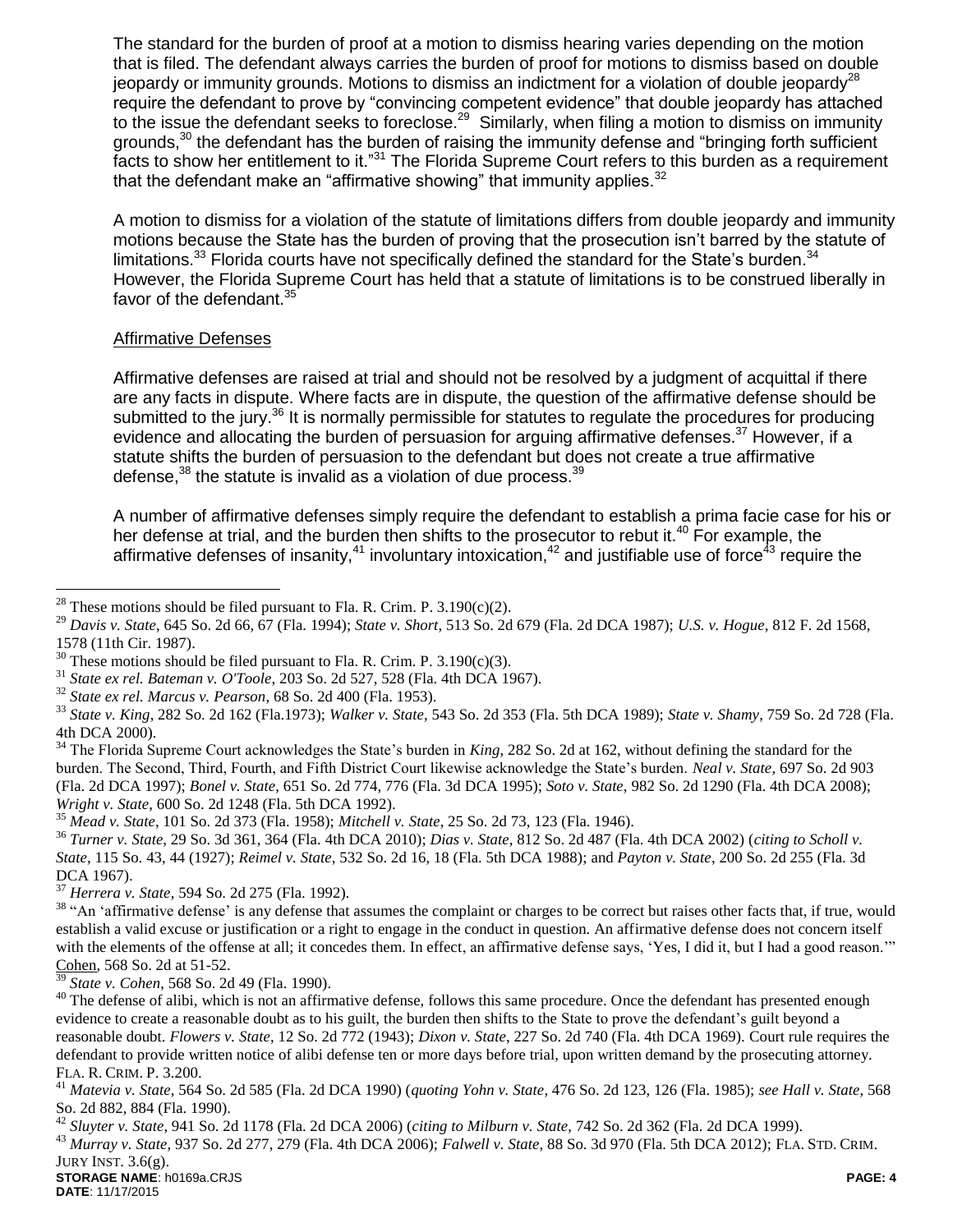defendant to present evidence of these defenses sufficient to create reasonable doubt of guilt in the mind of the trier of fact.<sup>44</sup> The burden then shifts to the State to prove beyond a reasonable doubt that the affirmative defense does not apply.<sup>45</sup>

The affirmative defense for entrapment is unique because the requirements for raising the defense are provided by statute rather than court rule.<sup>46</sup> The defendant must prove *by a preponderance of the*  evidence that an agent of the government induced the criminal act in question.<sup>47</sup> The defendant must then present some evidence that the defendant wasn't predisposed to the crime.<sup>48</sup> Once this evidence is presented, the burden shifts to the State to rebut this evidence beyond a reasonable doubt. The issue of entrapment must be submitted to the trier of fact, rather than decided by pretrial motion.<sup>49</sup>

## **Prosecutorial Immunity**

The umbrella of judicial immunity protects prosecutors from civil liability for official acts in the same manner that it protects judges in the exercise of judicial acts.<sup>50</sup> The United States Supreme Court held that civil redress is inappropriate against prosecutors because such suits could cause a chilling effect on the honest exercise of prosecutorial authority, thereby creating a greater public disservice.<sup>5</sup> Immunity provides protection for prosecutors even when accused of suppressing evidence, knowingly using perjured testimony, or otherwise acting with malice.<sup>52</sup> However, duties that are performed by a prosecutor, but are not related to a traditional prosecutor's role (e.g., investigating a possible crime to determine if there is probable cause for arrest), are not protected by prosecutorial immunity.<sup>53</sup>

While prosecutorial immunity provides absolute protection from civil liability, the United States Supreme Court has clearly limited the boundaries of prosecutorial immunity in federal cases. Such immunity does not reach so far as to provide immunity for violations of federal criminal laws or codes of professional conduct.<sup>54</sup> Florida cases addressing issues related to prosecutorial immunity have only acknowledged the existence of such immunity in matters of civil liability.<sup>55</sup>

## **Effect of the Bill**

The bill specifies in legislative intent that the State shall bear the burden of proof beyond a reasonable doubt in a criminal prosecution, and that the amendments to 776.032, F.S., shall apply retroactively to proceedings pending at the time the bill becomes law. The bill specifies that once a prima facie<sup>56</sup> case of self-defense immunity from criminal prosecution has been raised, the burden of proof shall be on the prosecution to overcome the immunity. The bill will not change the burden of proof for Stand Your Ground immunity hearings in civil litigation.

The bill permits a defendant to be reimbursed for court costs, reasonable private attorney fees, and related expenses incurred in defending the criminal prosecution, not exceeding \$200,000, when a

 $\overline{a}$ 

<sup>&</sup>lt;sup>44</sup> A "trier of fact" is the judge or jury responsible for deciding factual issues in a trial. If there is no jury, the judge is the trier of fact. BURTON'S LEGAL THESAURUS, http://legal-dictionary.thefreedictionary.com/trier+of+fact (last visited Nov. 11, 2015).

<sup>45</sup> *Matevia*, 564 So. 2d at 585; *Sluyter*, 941 So. 2d at 1178; *Murray*, 937 So. 2d at 279; *Falwell*, 88 So. 3d at 970.

 $^{46}$  s. 777.201, F.S.

 $^{47}$  *Id.*  $48 \overline{1}d.$ 

<sup>49</sup> *Munoz v. State*, 629 So. 2d 90, 99 (Fla. 1993).

<sup>50</sup> *Office of the State Attorney v. Parrotino*, 628 So. 2d 1097 (Fla. 1993).

<sup>51</sup> *Imbler v. Pachtman*, 424 U.S. 409 (1976).

<sup>52</sup> *Imbler v. Pachtman*, 424 U.S. at 409; *Mueller v. The Florida Bar*, 390 So. 2d 449 (Fla. 4th DCA 1980); *Hansen v. State*, 503 So. 2d 1324 (Fla. 1st DCA 1987).

<sup>53</sup> *Swope v. Krischer*, 783 So. 2d 1164, 1168 (Fla. 4th DCA 2001).

<sup>54</sup> *O'Shea v. Littleton*, 414 U.S. 488, 503 (1974); *Imbler*, 424 U.S. 409 (1976).

<sup>55</sup> *See Amos v. State, Dept. of Legal Affairs*, 666 So. 2d 933 (Fla. 2d DCA 1995); *Hansen*, 503 So. 2d at 1324; *Parrotino*, 628 So. 2d at 1097.

<sup>&</sup>lt;sup>56</sup> "Prima facie" is a Latin term meaning "at first sight" or "at first look." This refers to the standard of proof under which the party with the burden of proof need only present enough evidence to create a rebuttable presumption that the matter asserted is true. A prima facie standard of proof is relatively low. It is far less demanding than the preponderance of the evidence, clear and convincing evidence and beyond a reasonable doubt standards that are also commonly used. PRACTICAL LAW, *Prima Facie*,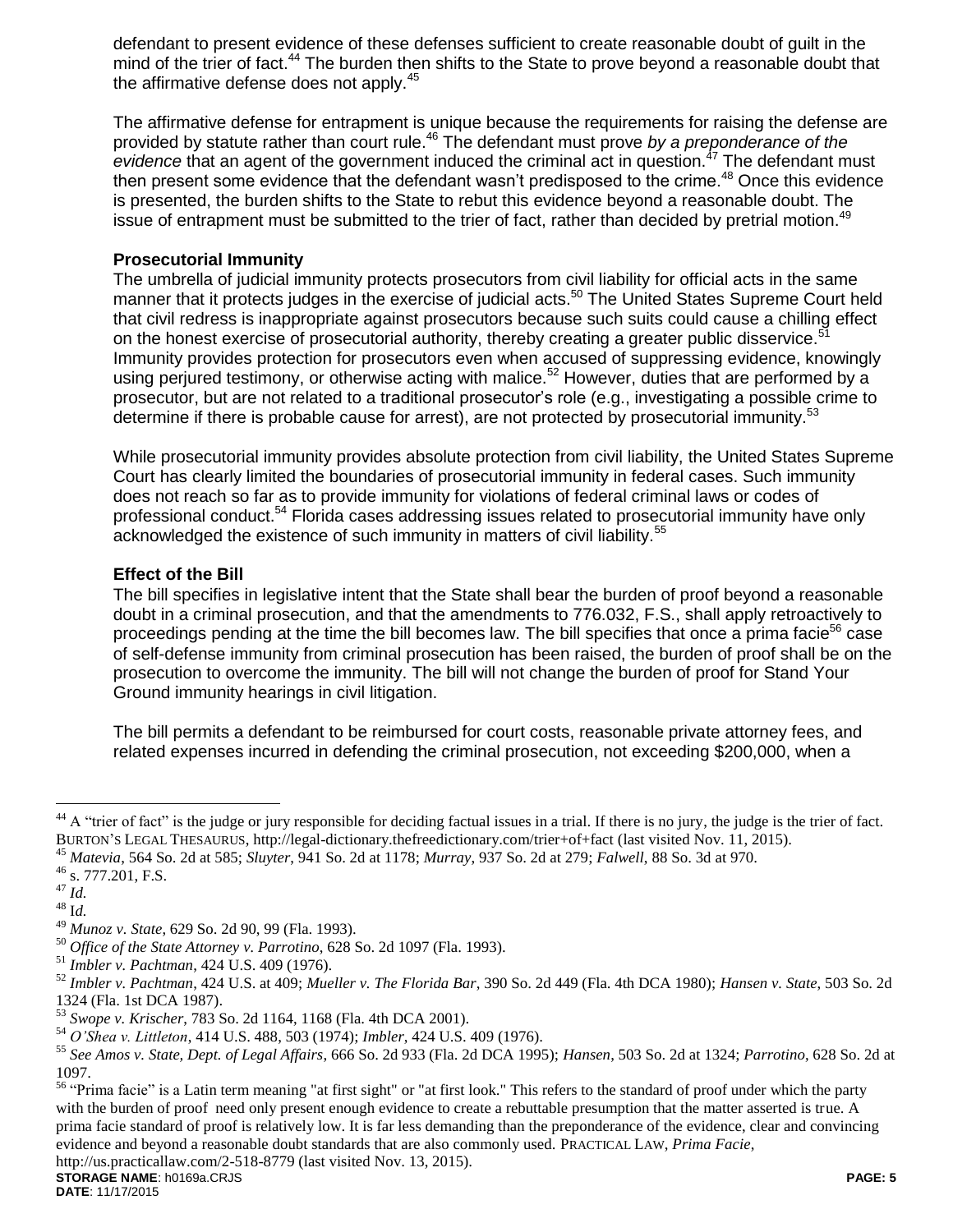motion to dismiss based on immunity from criminal prosecution is granted by the trial court. A defendant seeking reimbursement must:

- Submit a written request for reimbursement to the Justice Administrative Commission within six months of the issuance of the order granting the motion to dismiss; and
- Include with the reimbursement request an order from the court granting the motion to dismiss and documentation of any court costs or private attorney fees and related expenses.

The Justice Administrative Commission must review each request and make a determination within 30 days of receipt. Reimbursement requests shall be approved if the costs are supported by valid documentation and the requested private attorney fees and related expenses are reasonable and supported by valid documentation.

Approved reimbursement requests shall be paid to the defendant from the operating trust fund of the state attorney who prosecuted the defendant within 60 days of receipt of the approved reimbursement request.

The bill provides direction to the Division of Law Revision and Information to replace the phrase "this act" wherever it occurs in the amendments to s. 776.032, F.S., made by this act, with the chapter law number of the act, if it becomes law.

The bill is effective upon becoming law.

B. SECTION DIRECTORY:

Section 1. Amending s. 776.032, F.S., relating to immunity from criminal prosecution and civil action for justifiable use or threatened use of force.

Section 2. Providing directives to the Division of Law Revision and Information.

Section 3. Creating s. 939.061, F.S., relating to motion to dismiss; costs.

Section 4. Providing that the bill is effective upon becoming law.

## **II. FISCAL ANALYSIS & ECONOMIC IMPACT STATEMENT**

## A. FISCAL IMPACT ON STATE GOVERNMENT:

1. Revenues:

The bill does not appear to have any impact on state government revenues.

2. Expenditures:

The Criminal Justice Impact Conference met on October 28, 2015, and determined that this bill will have a negative indeterminate impact on the Department of Corrections (i.e., an unquantifiable reduction in the need for prison beds).

If a defendant's case is dismissed pursuant to the bill, the prosecuting attorney's office could be required to reimburse the defendant for court costs, reasonable private attorney fees, and related expenses incurred in defending the criminal prosecution, not exceeding \$200,000.

#### B. FISCAL IMPACT ON LOCAL GOVERNMENTS:

1. Revenues:

The bill does not appear to have any impact on local government revenues.